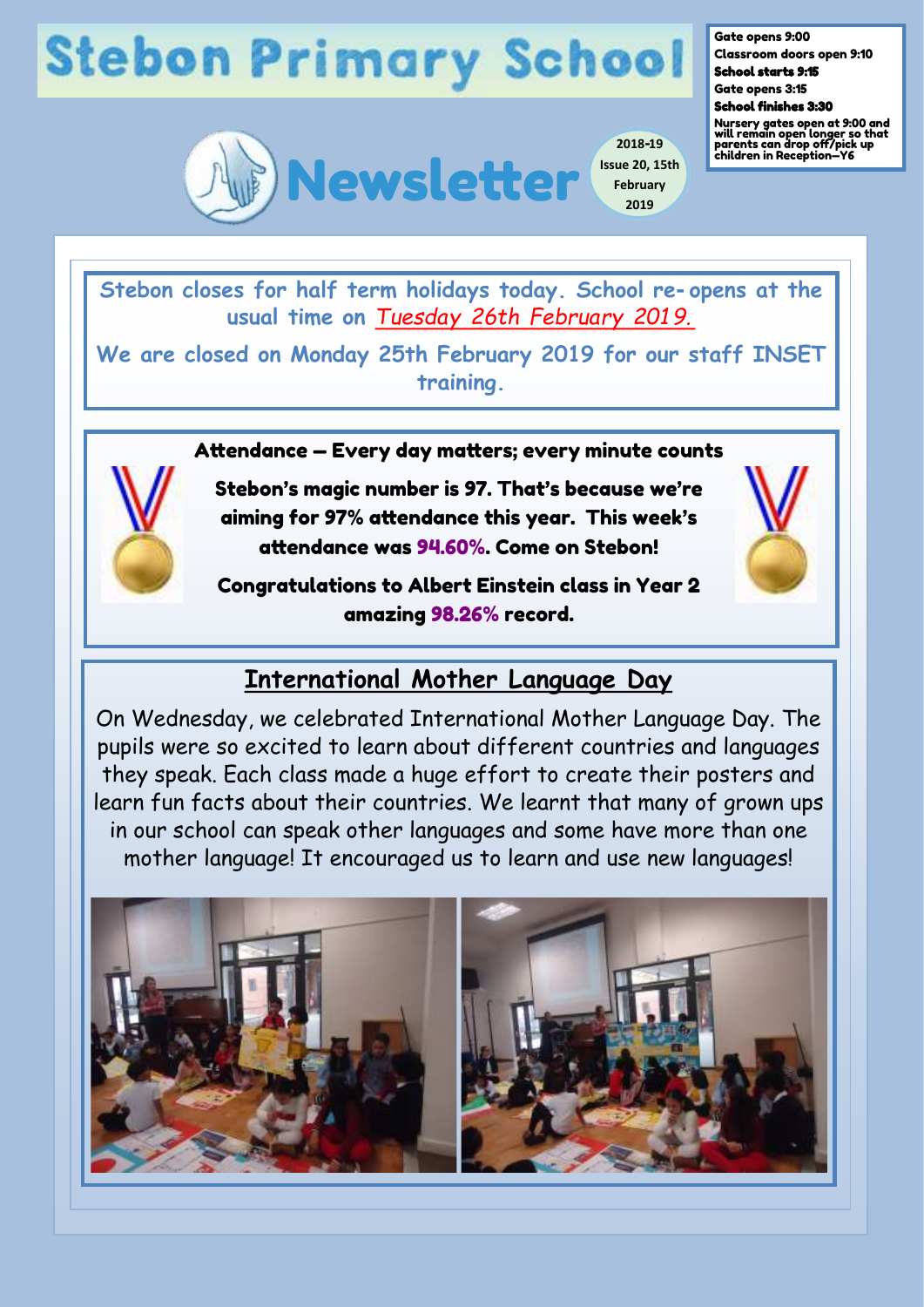# **Stebon Primary School**



**2018-19 Issue 20, 15th February 2019**

Gate opens 9:00

Classroom doors open 9:10 School starts 9:15

Gate opens 3:15 School finishes 3:30

Nursery gates open at 9:00 and will remain open longer so that parents can drop off/pick up children in Reception—Y6

## **Some Sad News**

This week we received the very sad news that one of our former pupils, Ismail Ali, had lost his battle with Leukaemia. Ismail, who was in year 6 last year, was a much-loved member of our school, well-respected & popular with staff & pupils alike. To many, he was simply the best friend ever.

I know you will join us in keeping Ismail's family in your thoughts & prayers at this most difficult time.



## **Recognise your potential**

### **Boost confidence and realise that your skills and qualities count.**



This course is designed to increase the confidence and self-esteem for students who are on the first step of their learning journey and are looking for employment or a change of career.

This free taster session is for adults that are thinking about returning to work.

### **Date: Wednesday 27th February 2019**

**Time: 9.15 —11.45AM** 

**For further details contact Chanel or Kulsuma on** 

Land Line: 0207 897 4237